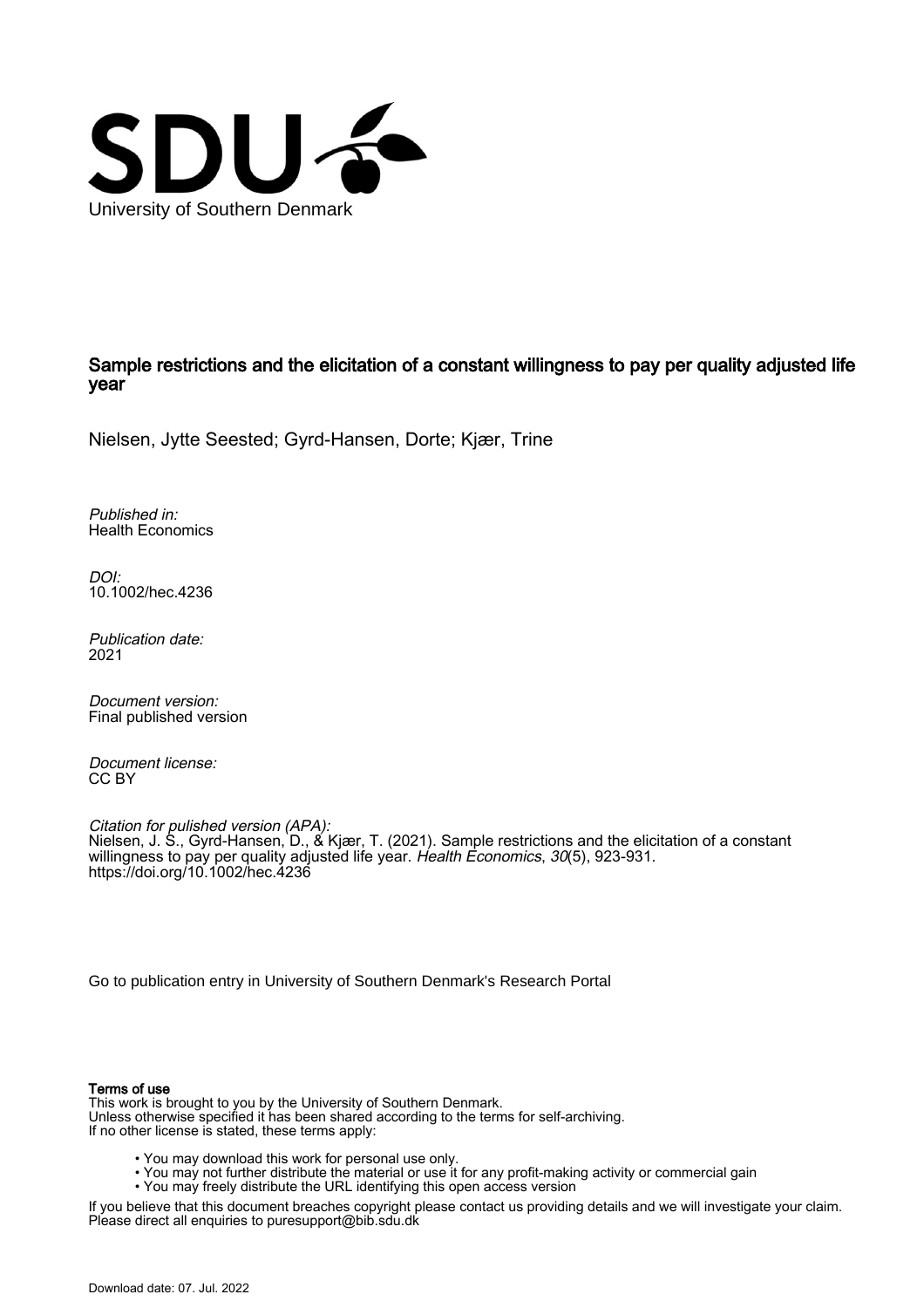#### **RESEARCH ARTICLE**



# **Sample restrictions and the elicitation of a constant willingness to pay per quality adjusted life year**

**Jytte Seested Nielsen1** | **Dorte Gyrd‐Hansen<sup>2</sup>** | **Trine Kjær<sup>2</sup>**

#### <sup>1</sup>Newcastle University Business School, Newcastle upon Tyne, UK

2 DaCHE, Department of Public Health, University of Southern Denmark, Odense, Denmark

#### **Correspondence**

Jytte Seested Nielsen, Newcastle University Business School, 5 Barrack Road, NE1 4SE Newcastle upon Tyne, UK. Email: [jytte.nielsen@ncl.ac.uk](mailto:jytte.nielsen@ncl.ac.uk)

#### **Funding information**

European Community's Sixth Framework Program, Grant/Award Number: n° 044172

## **Abstract**

It is well established that the underlying theoretical assumptions needed to obtain a constant proportional trade‐off between a quality adjusted life year (QALY) and willingness to pay (WTP) are restrictive and often empirically violated. In this paper, we set out to investigate whether the proportionality conditions (in terms of scope insensitivity and severity independence) can be satisfied when data is restricted to include only respondents who pass certain consistency criteria. We hypothesize that the more we restrict the data, the better the compliance with the requirement of constant proportional trade‐off between WTP and QALY. We revisit the Danish data from the European Value of a QALY survey eliciting individual WTP for a QALY (WTP‐Q). Using a "chained approach" respondents were first asked to value a specified health state using the standard gamble (SG) or the time‐trade‐off (TTO) approach and subsequently asked their WTP for QALY gains of 0.05 and 0.1 (tailored according to the respondent's SG/TTO valuation). Analyzing the impact of the different exclusion criteria on the two proportionality conditions, we find strong evidence against a constant WTP‐Q. Restricting our data to include only respondents who pass the most stringent consistency criteria does not impact on the performance of the proportionality conditions for WTP‐Q.

#### **KEYWORDS**

chained approach, contingent valuation (CV), health state utility assessment, stated preference, willingness to pay (WTP), WTP per QALY

## **1** <sup>|</sup> **INTRODUCTION**

There is an ongoing debate about what value to place on a quality adjusted life year (QALY) and appropriate ways of estimating such a threshold. One approach is to establish a consumption value of a QALY based on public preferences in which individuals are asked to value hypothetical health states both in terms of QALYs and willingness to pay (WTP). It is well established that the underlying theoretical assumptions needed to obtain a constant proportional trade‐off between QALY and WTP, and thus a constant value of a QALY (WTP‐Q) estimate, are

This is an open access article under the terms of the Creative Commons Attribution License, which permits use, distribution and reproduction in any medium, provided the original work is properly cited.

<sup>©</sup> 2021 The Authors. Health Economics published by John Wiley & Sons Ltd.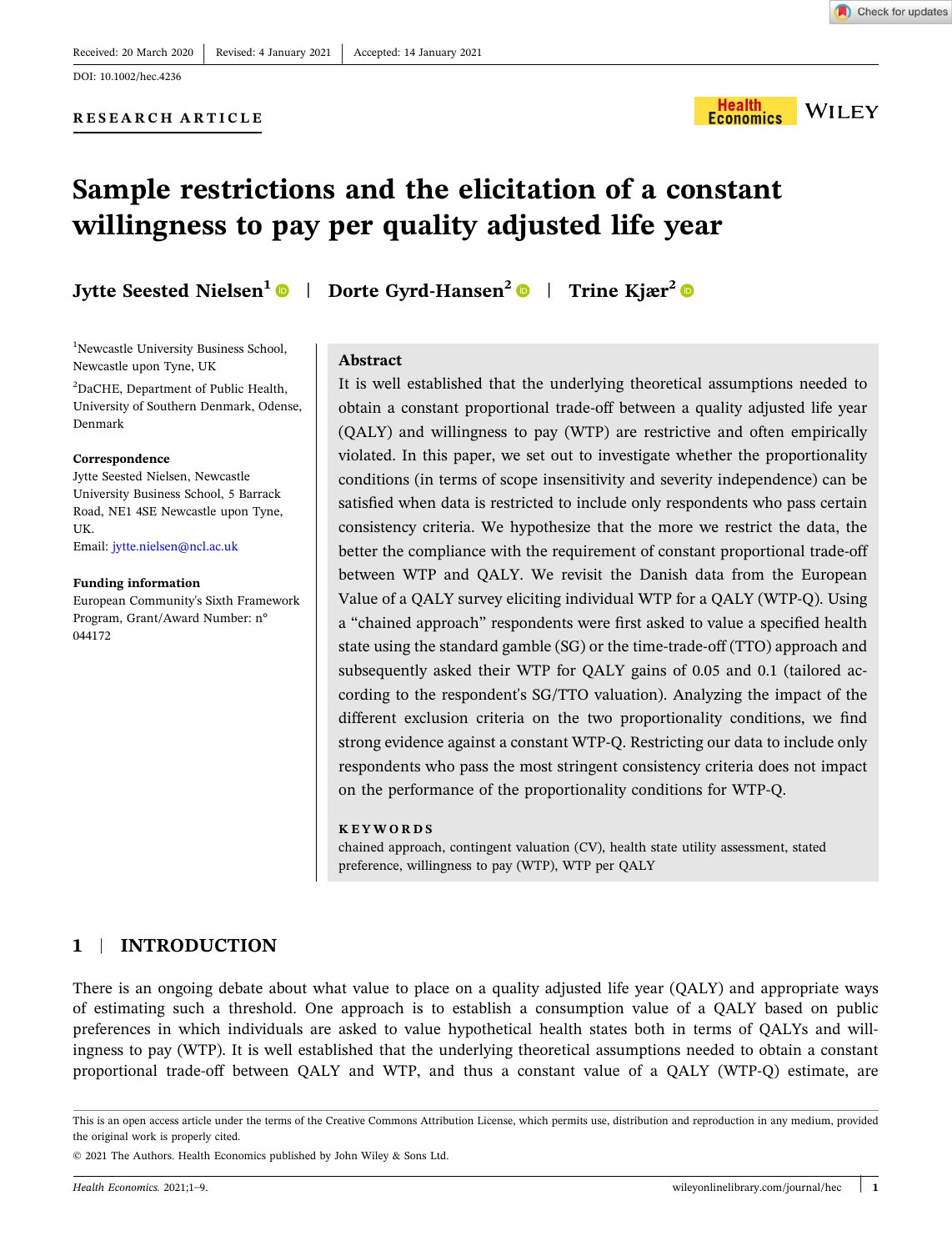#### **2** WILEY-FECONOMICS - NEWSLET ALL AND RELISEN ET AL.

restrictive (see Gyrd‐Hansen, [2005](#page-9-0) for an overview). Two conditions that need to be satisfied are *scope insensitivity* and *severity independence*. Whereas the former can be classified as a traditional test of the sensitivity of WTP to the size of the good, the latter tests the extent to which severity of the initial health states impacts on valuation. Therefore, for scope insensitivity, the WTP-Q must be independent of the size of the health gain individuals are asked to value<sup>[1](#page-8-0)</sup>, whereas severity independence implies that for equally sized QALY gains, the elicited WTP-Q must be independent of health state. Although there is evidence that WTP‐Q varies across severity and scope, empirical studies, that focus systematically on the validation of the WTP‐Q are scarce (exceptions include Bobinac, van Exel, Rutten, & Brouwer, [2012;](#page-9-0) Bobinac, van Exel, Rutten, & Brouwer, [2014;](#page-9-0) Pinto‐Prades, Loomes, & Brey, [2009](#page-9-0); Robinson et al., [2013](#page-9-0); Sund & Svensson, [2018\)](#page-9-0). As an example, Bobinac et al. [\(2014\)](#page-9-0) investigated the impact of probability weighting on the theoretical validity of WTP‐Q and found nonlinear probability weighting improved scope sensitivity, albeit WTP-Q still diminished with the size of the QALY gain. While the paucity in studies in this area, at least partly, can be explained by the data requirements needed to conduct such analyses, it remains unclear whether the failure to fulfill the proportionality conditions is a result of nonrandom variation in response patterns which could be mitigated.

In view of that, one area that remains greatly under-researched is the impact of applying different exclusion criteria on the theoretical validity of WTP‐Q. Sund and Svensson ([2018\)](#page-9-0) examined the scope insensitivity condition and attempted, as a robustness check, to analyze the effect of excluding respondents who ranked health states inconsistently. Although the impact on the scope insensitivity was insignificant, their results remain inconclusive due to lack of statistical power. In the WTP‐Q literature more broadly, the choice of, and reasoning behind, exclusion criteria is not well described and there is little consensus on what criteria to apply. This is also embodied in the literature review by Ryen and Svensson ([2015\)](#page-9-0) where the impact of exclusion criteria is not examined as a potential source of variation in WTP-Q estimates. From the included studies in Ryen and Svensson [\(2015\)](#page-9-0), there seems to be a tendency to exclude WTP protest bids and WTP outliers whereas exclusion of responses/respondents based on consistency criteria of either the QALY or the WTP metric are rarely applied<sup>[2](#page-8-0),[3](#page-9-0)</sup>.

To the authors' best knowledge, no study has previously attempted to systematically investigate how the use of different prespecified exclusion criteria impact on the theoretical validity of WTP‐Q. In this paper, we aim to investigate whether the two proportionality conditions for WTP‐Q outlined above can be satisfied when data is restricted to include only respondents who pass a set of strict consistency criteria. We identify subsamples of respondents whose answers show consistency on an individual level according to (1) Positivity; WTP for a health gain must be strictly positive, (2) Internal sensitivity to scope; WTP must increase in size of the QALY gain, and (3) Internal sensitivity to health state; a strictly better health state must, all else equal, be given a higher QALY weight. Basing our sample restrictions on these consistency criteria allows us to verify whether exclusion of respondents that do not satisfy the conditions, can generate a constant WTP-Q. Further, we recognize that choice of exclusion criteria is likely to affect the magnitude of the WTP‐Q estimates as well as the characteristics of the remaining sample; two elements that are relevant for the practical meaningfulness of the WTP‐Q approach. We therefore also report the consequences of applying different sample restrictions on the sample representativeness and the WTP‐Q estimates.

## **2** <sup>|</sup> **METHODS AND ANALYTICAL APPROACH**

For the purpose of this study, we apply a rich individual level data set comprising the Danish responses to the European Value of a QALY (EuroVaQ) study. The study design is described in much detail in Robinson et al. ([2013\)](#page-9-0) and further details can be found in the Final Report<sup>[4](#page-9-0)</sup>.

#### **2.1** <sup>|</sup> **Study design**

Following the introductory questions, each respondent answered a total of six questions (Q1–Q6) in two "chains" as illustrated in (Figure [1\)](#page-3-0).

In each chain, respondents were first asked to complete either a standard gamble (SG) or a time-trade-off (TTO) exercise, in order to ascertain the QALY value of a given health state (Q1 or Q4 depending on the random ordering of the two chains). Subsequently, respondents were randomized to one of two WTP question frames. Either they were to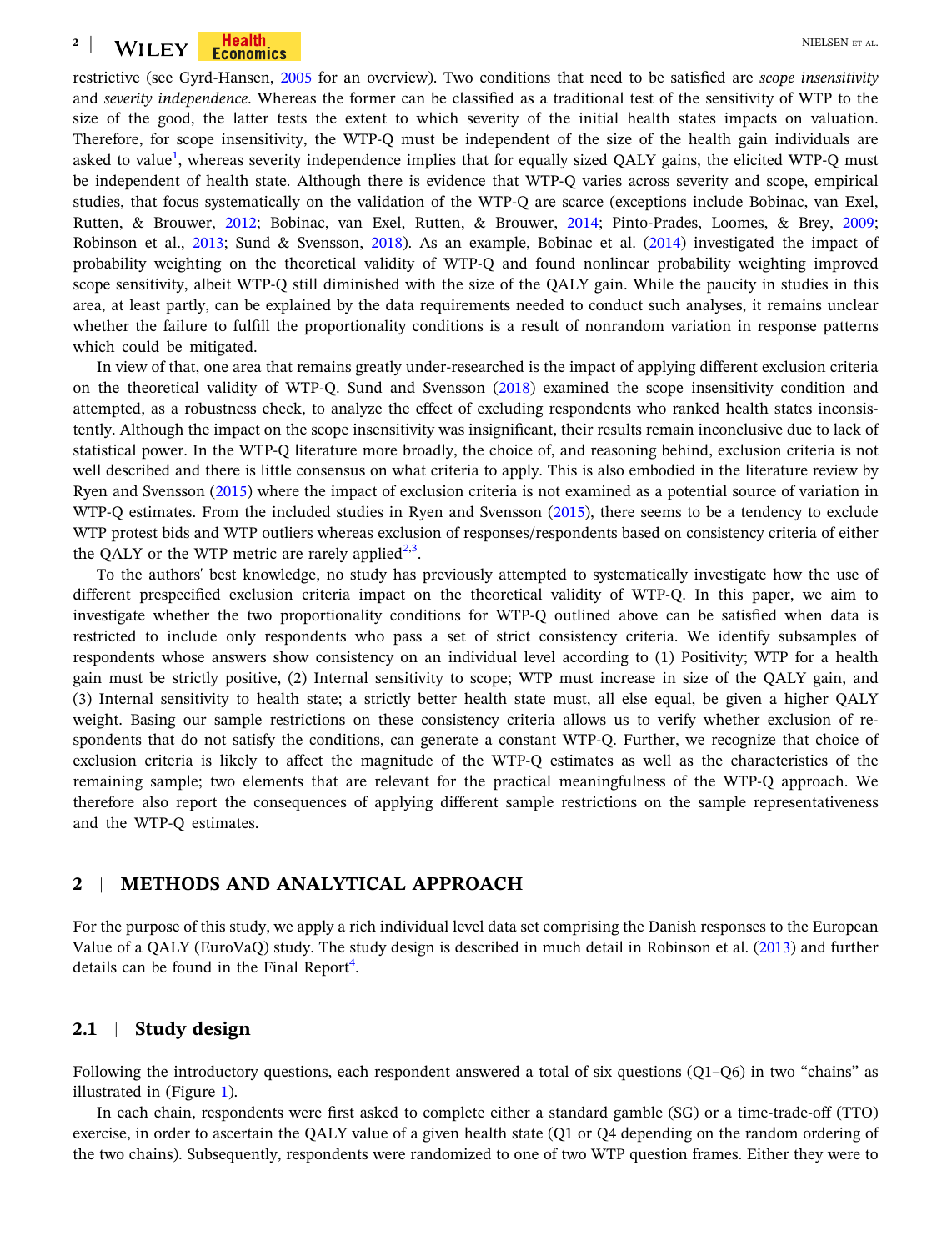<span id="page-3-0"></span>

 $-WILEY \perp^3$ 

**FIGURE 1** The "chained" approach

imagine that they were in the aforementioned health state and asked to state their WTP for reducing the time spent in the health state, or they were to imagine that they were at risk of falling into the health state and asked to state their WTP for reducing the risk. The magnitude of the time and risk reduction was tailored according to the responses to the previous SG/TTO questions such that all respondents were asked to state their WTP for the same QALY gains. For each respondent, WTP for a gain of both 0.05 and 0.1 was elicited in random order (Q2–Q3 and Q5–Q6). This was done using the random card sorting procedure. The set of payment cards presented to respondents aimed to keep the "range" constant in terms of implied WTP- $Q^5$  $Q^5$  across the scenarios where 0.05 and 0.1 QALY was on offer.

The design thus constitutes four survey arms with four different combinations of elicitation method (SG‐risk, SG-time, TTO-risk, TTO-time) which each contained two chains. The two chains varied in whether the health state description 22222 or 21121 (according to EQ‐5D‐3L) was used for the elicitation. These two health states were specifically chosen to ensure that one health state dominated the other. Each respondent assessed both health states, but the order in which this was done was randomized.

## **2.2** <sup>|</sup> **Test of proportionality conditions**

The novelty of the EuroVaQ study design was the chaining of the individual's assessment of the health state to the WTP such that the QALY gain valued was held constant across individuals while at the same time accounting for individual differences in the assessment of the quality‐of‐life of the presented health states. This allows us to test the following two proportionality conditions separately. Let  $\Delta QALY^k_j$  be the health gain  $k$  from impaired health state  $j$  to perfect health and  $WTP_{ij}^k$  the WTP of individual *i* for that health gain.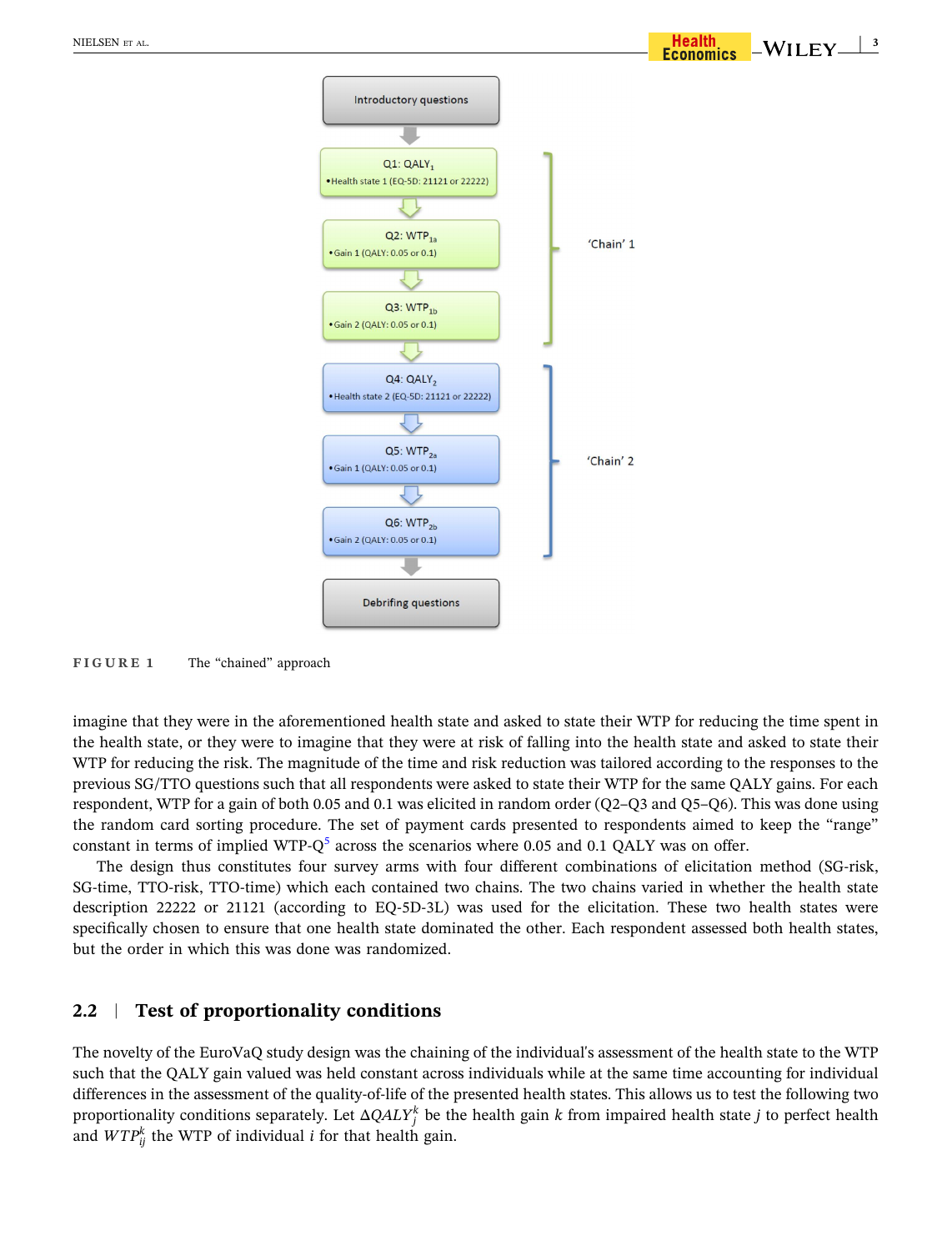<span id="page-4-0"></span>**4** | **W**II FY **FIGUILE ALL EXECUTES EXECUTE ALL EXECUTES ALL EXECUTES ALL EXECUTES ALL EXECUTIVE ALL EXECUTIVE ALL** 

## 2.2.1 <sup>|</sup> Proportionality condition 1: Scope insensitivity

According to this condition, WTP must increase in proportion to the size of the QALY gain *ceteris paribus* for WTP‐Q to be constant. For two given health gains  $k = 1,2$  from impaired health state *j* to perfect health that only differ with a factor  $\alpha$  in size, this implies that:

$$
H_0^1: \Delta QALY_j^1 = \alpha \Delta QALY_j^2 \Rightarrow WTP_{ij}^1 = \alpha WTP_{ij}^2 \tag{1}
$$

In our study, we operate with two QALY gains of 0.1 and 0.05 leading to a multiplicative factor of  $\alpha = 2$  in Equation (1). The multiplicative factor was established by adjusting the risk or the time frame. The hypothesis is tested by multiplying WTP with 2 for the WTP responses relating to the gain of 0.05 and including a dummy variable for "scope"  $(0.1 = 1; 0.05 = 0)$ . Therefore, by construct, the variable "scope" must be insignificant for  $H_0^1$  not to be rejected.

#### 2.2.2 <sup>|</sup> Proportionality condition 2: Severity independence

This condition states that for identical sized QALY gains, WTP must be constant and thus independent of the severity of the health states. For identical gains *k* obtained in two given health states  $j = 1,2$  this implies that:

$$
H_0^2: \ \Delta QALY_A^k = \ \Delta QALY_A^k \Rightarrow WTP_{i1}^k = WTP_{i2}^k \tag{2}
$$

We test this hypothesis by including a dummy variable labeled "severity" in our analysis indicating which of the two health states was used (22222 or 21121). By construct, "severity" must be insignificant for  $H_0^2$  not to be rejected.

## **2.3** <sup>|</sup> **Analytical approach**

In the baseline model (Model 1), we follow standard practice in the WTP-Q literature and in line with Robinson et al.,  $(2013)$  $(2013)$  remove respondents with at least one observation classified as outlier (top-trimmed 1%) and respondents who in at least one of their responses provide a protest bid (defined as a zero WTP response, which is subsequently justified by "the government should provide the service"), and QALY nontraders<sup>[6](#page-9-0)</sup>. Finally, to assure that all respondents can meet our consistency criteria R2 and R3 below, we also remove respondents at baseline who either a) assigned a value of above 0.9 to at least one health state ( $w_{ii} > 0.9$ ), since for these extreme responses it was, by design, not possible to tailor the subsequent WTP question to a QALY gain of 0.1, or b) valued at least one of the health states as bad as death ( $w_{ii} = 0$ ). In total, this implies that we remove 891 respondents in our baseline model corresponding to 3564 observations distributed as follows; outliers (91 observations), protest bids (976 observations), health state valued above 0.9 (1137 observation), health state valued as bad as death (301 observations). These exclusions entail that we lose another 1059 observations, as we only include respondents who meet all inclusion criteria, thereby ensuring that each respondent contribute four WTP‐Q observations.

Table [1](#page-5-0) provides an overview of the models and the consistency criteria we apply (R1–R3). All analyses are carried out on the data set applied in our baseline Model 1. We adopt a multistage modeling approach to examine if and how the outlined restriction criteria impact on the results of our two proportionality tests. We do this by examining one criterion at a time. Model 2 excludes all respondents who state a zero WTP in at least one of the four WTP questions (restriction R1). For Model 3, only respondents are included who state a strictly higher WTP for the larger QALY gain, and thus pass the weak internal sensitivity to scope test (restriction R2 i.e.,  $WTP_{0.1}>WTP_{0.05}$ ). In Model 4 we apply restriction R3 and only include respondents who provide consistent answers on the QALY metric by assigning a higher QALY weight to  $HS_{21121}$  compared to the inferior  $HS_{22222}$ . In Model 5 we limit our sample to the extreme and only include respondents who pass all three restriction criteria (R1–R3).

Data is analyzed using a standard log-linear model specification with clustered standard errors at the individual level<sup>7</sup>. We estimate the following model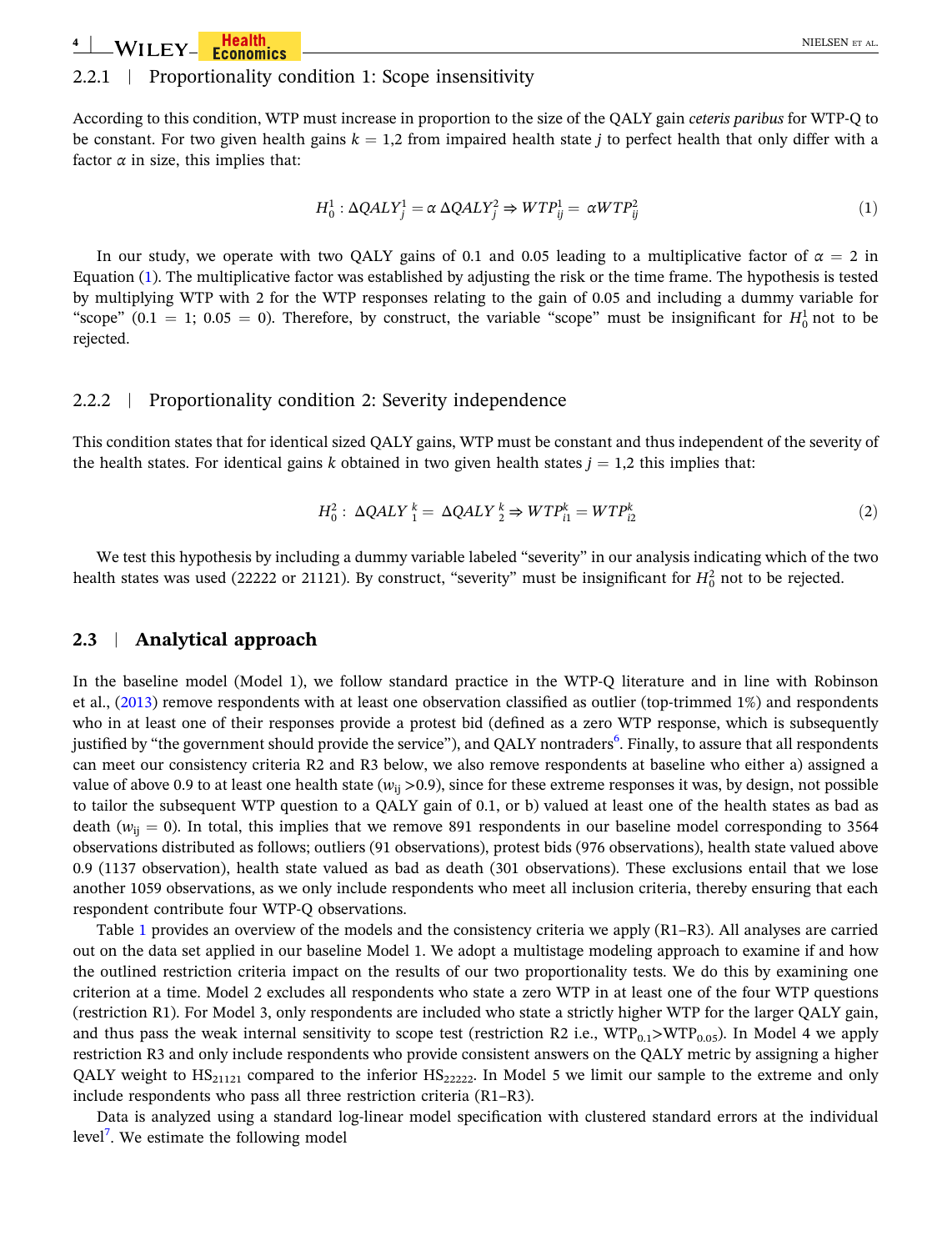#### <span id="page-5-0"></span>**TABLE 1** Overview of restrictions criteria and models

|                            |                                                                       | <b>Models</b>        |         |         |         |         |
|----------------------------|-----------------------------------------------------------------------|----------------------|---------|---------|---------|---------|
| <b>Sample restrictions</b> |                                                                       | Model 1 <sup>a</sup> | Model 2 | Model 3 | Model 4 | Model 5 |
| $R1$ :                     | Positivity (willingness to pay $[WTP] > 0$ )                          |                      | X       |         |         | X       |
| $R2$ :                     | Internal scope sensitivity (WTP <sub>0.1</sub> >WTP <sub>0.05</sub> ) |                      |         | X       |         | X       |
| R3:                        | Internal sensitivity to health state $(HS_{21121} > HS_{22222})$      |                      |         |         | X       | X       |
| Number of respondents      |                                                                       | 1092                 | 765     | 507     | 530     | 182     |
| Number of observations     |                                                                       | 4368                 | 3060    | 2028    | 2120    | 728     |

<sup>a</sup>The data set in Model 1 constitutes the baseline for the application of the sample restrictions (R1-R3).

#### **TABLE 2** Description of variables

| Variable name                                   | <b>Description</b>                                                                                                                                                                     | <b>Premise</b> |  |  |  |  |  |
|-------------------------------------------------|----------------------------------------------------------------------------------------------------------------------------------------------------------------------------------------|----------------|--|--|--|--|--|
| Dependent variables                             |                                                                                                                                                                                        |                |  |  |  |  |  |
| In (willingness to pay $[WTP]$ )                | Elicited WTP values; four WTP per respondent; WTP is multiplied by 2 for the WTP<br>responses relating to quality adjusted life year (QALY) gain of 0.05; WTP in<br>Danish Krone (DKK) | N/A            |  |  |  |  |  |
| Independent variables (test of proportionality) |                                                                                                                                                                                        |                |  |  |  |  |  |
| Severity                                        | Severity independence severe $(22222) = 1$ ; less severe $(21121) = 0$                                                                                                                 | Insignificant  |  |  |  |  |  |
| Scope                                           | Scope independence QALY gain $0.1 = 1$ ; QALY gain $0.05 = 0$                                                                                                                          | Insignificant  |  |  |  |  |  |

a According to assumption about constant proportional trade‐off between QALY and money (i.e., constant WTP‐Q).

$$
\ln WTP_i = \beta_0 + \beta_1 \text{severe} + \beta_2 \text{scope} + \varepsilon_i \tag{3}
$$

 $-WILEY \perp$ <sup>5</sup>

where $β$ <sub>1</sub>and  $β$ <sub>2</sub> are our coefficients of interests and  $β$ <sub>0</sub> the constant term capturing mean lnWTP of the sample. Regression variables are defined in Table 2 along with the premise as outlined in Equation [\(1\),](#page-4-0) (2). To analyze the impact of the application of different restriction criteria on the sample's representativeness, we test whether respondent characteristics in terms of education, gender, age, household income, health state and duration of interview differ significantly from the baseline sample. Finally, to assess the impact of applying different consistency criteria on the absolute size of the WTP‐Q threshold, we calculate the mean and median WTP‐Q estimates for our three restricted models and test these up against the baseline results.

## **3** <sup>|</sup> **RESULTS**

Data were collected in an online survey between December 2009 and February 2010. In total, 1983 respondents answered the Danish version of the questionnaire. According to the set of exclusion criteria at baseline, we remove a total of 891 respondents leading to a final baseline sample of 1092 respondents (equivalent to 4368 WTP‐Q estimates and 2184 QALY weights). Table [3](#page-6-0) lists characteristics of those respondentsincluded in each of the five models. *We find that the respondents* in the baseline model (Model 1) are not significantly different when compared to the full sample (except that they spend slightly longer time on the questionnaire).<sup>[8](#page-9-0),[9](#page-9-0)</sup> However, we see that the respondents in Model 4 and Model 5 (the most restrictive models) when compared to the baseline sample are significantly younger, higher educated, healthier and spend longer time on *the questionnaire*. The same general pattern is found for the other models, however in most cases the differences are not statistically significant.

In addition, we find that only 182 (17%) of respondents meet all three consistency criteria whereas 405 respondents (37%) comply with two criteria and 446 (41%) respondents comply with only one criterion. This also implies that 59 respondents (5%) in our baseline sample fail to meet just one criterion.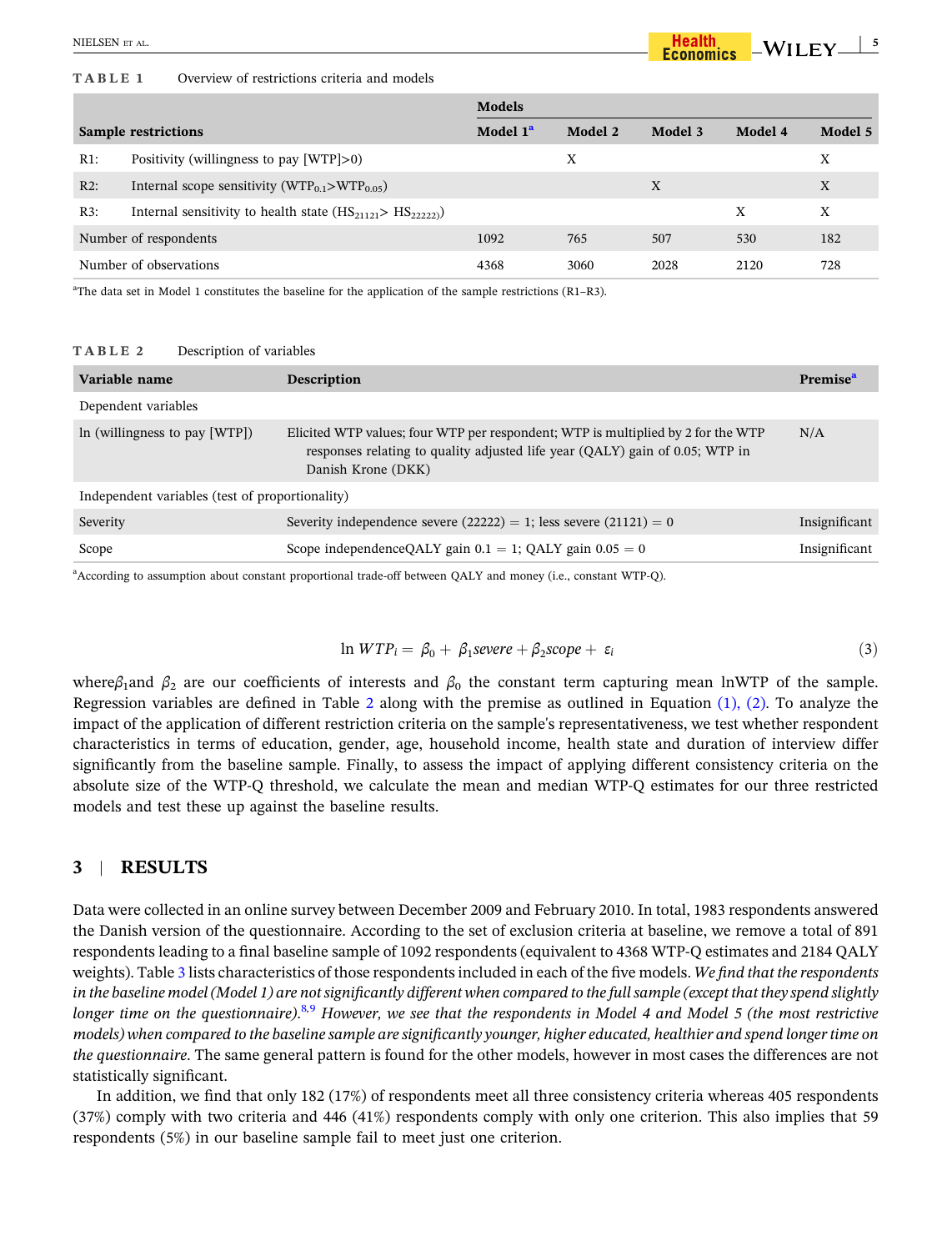#### <span id="page-6-0"></span>**TABLE 3** Summary statistics (standard error in parentheses)

|                                                            | <b>Full sample</b> | Model 1<br>(Baseline) | Model 2<br>(R1)  | Model 3<br>(R2) | Model 4<br>(R3)  | Model 5<br>$(R1-R3)$ |  |
|------------------------------------------------------------|--------------------|-----------------------|------------------|-----------------|------------------|----------------------|--|
| Age in years                                               | 47.9 (0.36)        | 47.5(0.50)            | 48.2(0.60)       | $45(0.73)$ ***  | $46.0(0.73)*$    | 43.4 (1.29)***       |  |
| Male                                                       | 0.49(0.01)         | 0.47(0.02)            | 0.46(0.02)       | 0.50(0.02)      | 0.45(0.02)       | 0.48(0.04)           |  |
| Education                                                  |                    |                       |                  |                 |                  |                      |  |
| Middle level education                                     | 0.17(0.01)         | 0.17(0.01)            | 0.16(0.01)       | 0.16(0.02)      | 0.15(0.02)       | 0.13(0.03)           |  |
| Secondary level education                                  | 0.38(0.01)         | 0.39(0.01)            | 0.38(0.02)       | 0.37(0.02)      | 0.36(0.02)       | 0.34(0.04)           |  |
| Tertiary level education                                   | 0.45(0.01)         | 0.44(0.02)            | 0.47(0.02)       | 0.47(0.02)      | $0.5(0.02)$ **   | $0.53(0.04)$ **      |  |
| Household income in 1000 Euro                              | 62.4(1.8)          | 62.3(2.4)             | 63.5(2.9)        | 62.1(3.6)       | 65.5(3.3)        | 70.3(6.4)            |  |
| Health status <sup>a</sup>                                 | 0.86(0.04)         | 0.87(0.05)            | 0.88(0.06)       | 0.87(0.008)     | $0.89(0.007)^*$  | $0.90(0.01)$ ***     |  |
| Survey completion time in minutes                          | 25.9(0.23)         | $26.7(0.33)$ **       | $28.2(0.39)$ *** | 25.9(0.46)      | $28.1 (0.47)$ ** | 29.0 (0.73)***       |  |
| Restriction criteria (R1–R3) satisfied (no of respondents) |                    |                       |                  |                 |                  |                      |  |
| Three criteria                                             |                    | 182 (17%)             |                  |                 |                  |                      |  |
| Two criteria                                               |                    | 405 (37%)             |                  |                 |                  |                      |  |
| One criterion                                              |                    | 446 (41%)             |                  |                 |                  |                      |  |
| No criteria                                                |                    | 59 (5%)               |                  |                 |                  |                      |  |
| No. of respondents                                         | 1983               | 1092                  | 765              | 507             | 530              | 182                  |  |

*Note*: Tested using *t*-test. M1 is compared to the full sample. M2–M5 are compared with M1

a EQ‐5D Danish tariffs.

\*\*\*\*\*\*\*Significant at 0.1, 0.05 and 0.01 levels, respectively.

|                     | Model 1<br>(Baseline)<br>Coef.(std. error) | Model 2<br>(R1)<br>Coef.(std. error) | Model 3<br>(R2)<br>Coef.(std. error). | Model 4<br>(R3)<br>Coef.(std. error). | Model 5<br>$(R1-R3)$<br>Coef.(std. error). |
|---------------------|--------------------------------------------|--------------------------------------|---------------------------------------|---------------------------------------|--------------------------------------------|
| Scope               | $0.14(0.06)$ ***                           | $-0.36(0.02)$ ***                    | $1.07(0.1)$ ***                       | $0.32(0.08)$ ***                      | $0.15(0.04)$ ***                           |
| Severity            | $0.28(0.08)$ ***                           | $0.15(0.03)$ ***                     | $0.3(0.13)$ **                        | $0.24(0.12)^*$                        | $0.12(0.07)^*$                             |
| Constant            | $7.21~(0.12)$ ***                          | $9.31(0.06)$ ***                     | $5.36(0.2)$ ***                       | $7.37(0.16)$ ***                      | $8.92(0.11)$ ***                           |
| Respondents         | 1092                                       | 765                                  | 507                                   | 530                                   | 182                                        |
| <b>Observations</b> | 4368                                       | 3060                                 | 2028                                  | 2120                                  | 728                                        |

**TABLE 4** Regression results (using a log-linear specification with clustered standard errors at the individual level)

\*\*\*\*\*\*\*Significant at 0.1, 0.05 and 0.01 levels, respectively.

Regression results for all our models including test results of the proportionality conditions are shown in Table 4. For all models (M1–M5), and thus irrespective of restriction criteria, we reject the two hypotheses  $H_0^1$  and  $H_0^2$  at the 0.1 significance level (with all *p*-values below 0.05 except in two cases where  $p = 0.05$  and  $p = 0.07$ ). The violations of the proportionality conditions were found even in the most restrictive model (Model 5) for which all the consistency criteria were applied simultaneously. The "scope" coefficient was found to be positive (except in Model 2) and significant implying that WTP for a QALY (WTP‐Q) gain of 0.1 was more than twice the WTP for the half‐sized (0.05) QALY gain<sup>10</sup>. Likewise, the "severity" coefficient was found to be positive and significant implying that for two equally sized health gains, a QALY gain is valued higher in the more inferior health state (22222) than in the less severe health state (21121).

As a secondary analysis we examine the consequences of applying the restriction criteria on mean and median WTP‐ Q. Results are presented in Table [5](#page-7-0) with differences in WTP-Q tested up against our baseline estimates $^{11}$ . We see that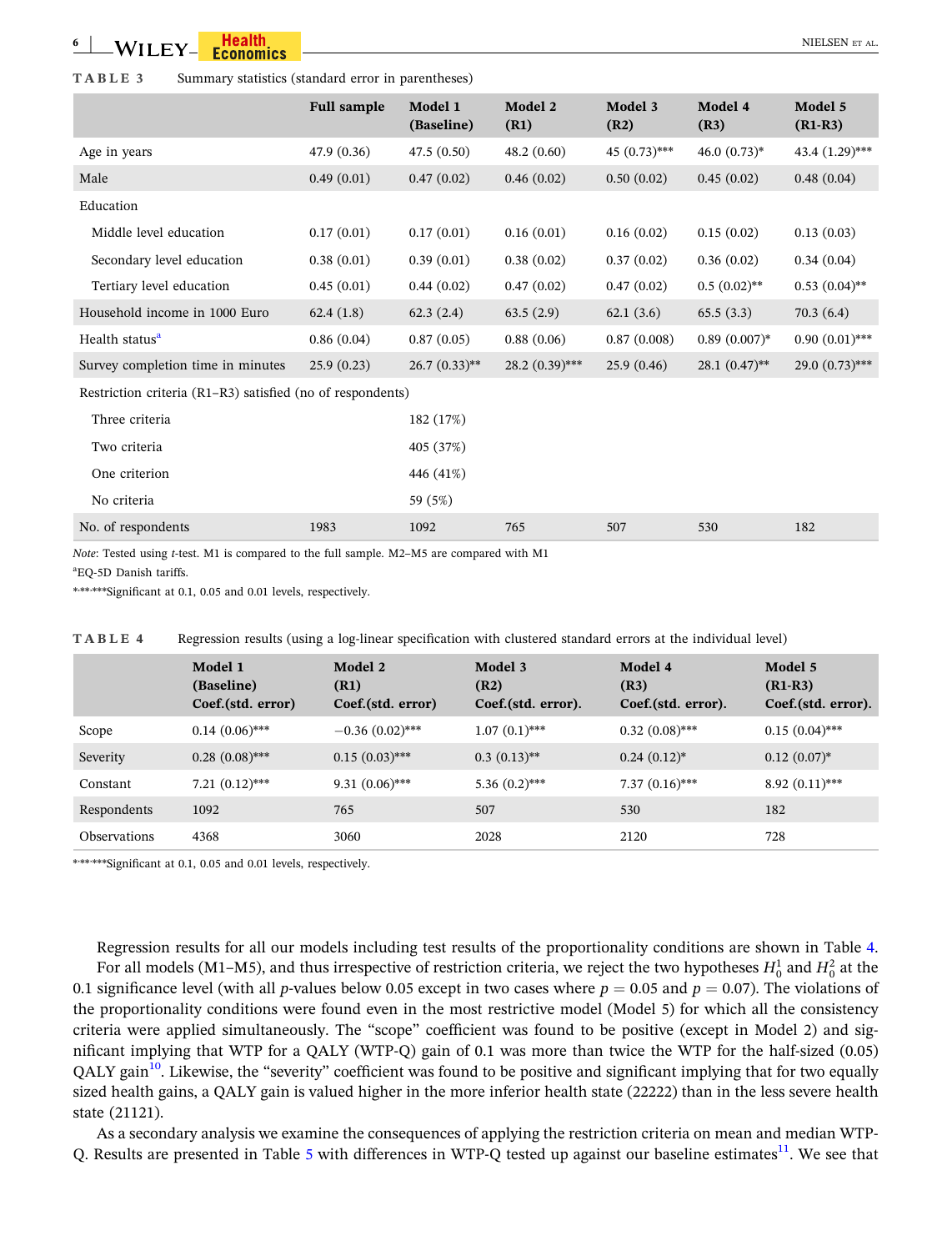<span id="page-7-0"></span>**TABLE 5** Willingness to pay for a quality adjusted life year (WTP‐Q) estimates

| WTP-O                  | Model 1<br>(Baseline) | Model 2<br>(R1) | Model 3<br>(R2) | Model 4<br>(R3) | Model 5<br>$(R1-R3)$ |
|------------------------|-----------------------|-----------------|-----------------|-----------------|----------------------|
| Mean $(EUR1)$          | 35,598                | 45.013***       | 24.621***       | 34.094          | 32,842               |
| % Change from baseline |                       | 26%             | $-31\%$         | $-4\%$          | $-8%$                |
| Median $(EUR1)$        | 8919                  | 13,514***       | $3514***$       | 8919            | $10,811***$          |
| % Change from baseline |                       | 52%             | $-61%$          | $\Omega$        | 21%                  |

 $-WILEY \perp^7$ 

Health<br>Economics

*Notes*:  $1 =$  Tested using *t*-test and Mann–Whitney test. All values in 2010 Euro

\*\*\* denotes significantly different from Model 1 at  $p < 0.01$ .

the use of consistency criteria impacts WTP‐Q estimates significantly. The mean WTP‐Q vary from EUR 24,621 (Model 3) to as high as EUR 45,013 (Model 2) both of which are significantly different from the WTP‐Q of EUR 35,598 in our baseline sample. The biggest relative impact on the WTP‐Q comes from excluding respondents who are insensitive to scope (R2), which reduces the mean (median) WTP-Q by  $31\%$  (61%) compared to our baseline estimate. Irrespective of sample restrictions applied, we see that the mean estimates are at least three times as high as the median estimates but the variability in the median estimates follow the same patterns as the mean estimates.

## **4** <sup>|</sup> **DISCUSSION**

We find that restricting our data to include only respondents who pass three consistency criteria limits the baseline sample drastically by 83%, but does not impact on the performance of the proportionality conditions for WTP‐Q. Across the models, we find that our stated preference data do not meet the proportionality conditions required to obtain a constant WTP‐Q. Importantly, these results are not driven by potential lack of statistical power as we obtain significant results for our two theoretical predictions that by construct should have been insignificant for our data to comply with the proportionality conditions. Specifically, we find evidence that WTP-Q increases in QALY gain  $(H_0^1)$  and severity  $(H_0^2)$ . These results hold across all models, and even for the model applying the three consistency criteria simultaneously (Model 5). This indicates that the factors influencing WTP‐Q are pertinent across respondents, also among the (few) "rational" respondents who pass the most stringent consistency criteria. Our findings suggest that the violations of the proportionality conditions that we (and others) observe, can be considered a widespread behavioral trait and not driven by inconsistencies in response patterns.

Whereas restricting our analyses to respondents who display internal scope sensitivity (R2) and internal sensitivity to heath state (R3) is well‐accepted in the literature, it is more controversial to exclude all respondents with zero WTP bids (R1). In this specific study, where respondents were asked to state their WTP‐Q gain involving a "*simple*, *safe and*, *painless treatment*," we would argue that zero bids could be considered invalid responses based on the premise that a rational individual should, all else equal, derive positive value for a health gain with zero opportunity costs. Moreover, this positivity criterion (WTP for a health gain must be strictly positive) is in line with restriction criteria recently applied by Hammitt, Geng, Guo, and Nielsen ([2019](#page-9-0)) and accords with the decision rule in economic evaluations.

It is worth noting that whereas we from start exclude a large group of respondents in our baseline model (Model 1), our sample does not change in terms of observed characteristics. Hence, the respondents included at baseline seem to represent the total sample well. In contrast, respondents included in the most restricted subsample are significantly different from those of our baseline sample, indicating that the application of consistency criteria change the composition of the sample so that younger, higher educated, healthier and people spending longer time on the questionnaire are over‐represented. Not surprising, this has important policy implications in terms of eliciting WTP‐Q that accurately represents the preferences of the general public. We cannot rule out that there are other explanations for the rejection of the proportionality conditions that we observe across models. It is likely that respondents anchor on the first health state and/or size of the QALY gain they see in the survey and adjust their valuation insufficiently in subsequent questions for the proportionality conditions to be fulfilled (Gyrd-Hansen, Kjær, and Nielsen, [2012](#page-9-0)). Moreover, it could be argued that respondents do not pay sufficient attention to the small differences in size of the health gains and/or find it too difficult to distinguish between small QALY gains. Similar observations have been done in the literature on valuation of risk reductions where there is ample evidence that participants are insensitive to very small changes in risk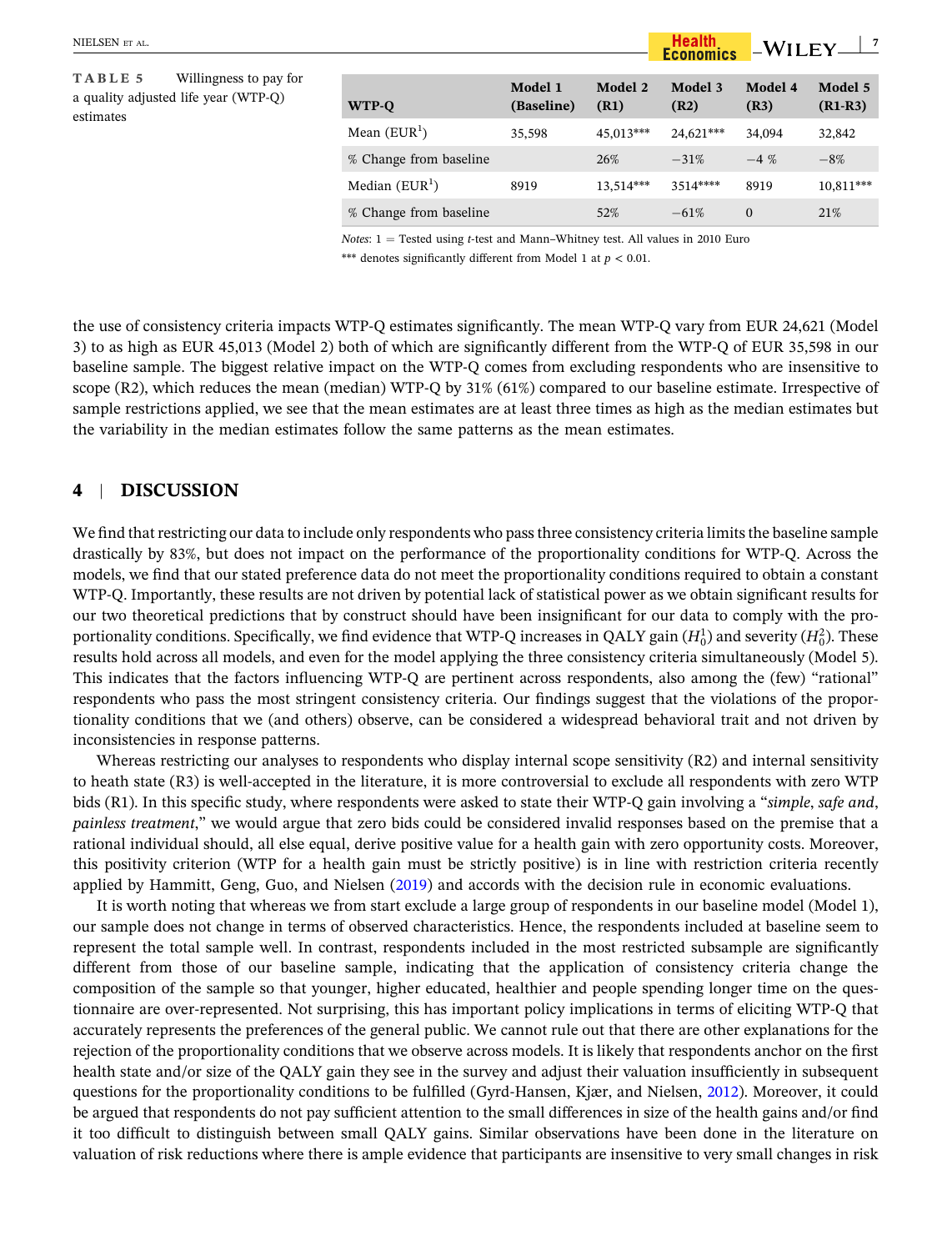<span id="page-8-0"></span>(Robinson et al., [2013\)](#page-9-0). In order to elicit WTP‐Q values which are not likely to be impacted by budget constraint it is imperative that valuations are elicited from marginal changes in QALY gains. We therefore elicit WTP for changes in health states that, based on either duration or risk adjustments, constitute smaller QALY gains (0.05 or 0.1 QALY). We thereby operate with small health gains but avoid the infinitesimally small health gains that may be prevalent in other WTP studies. Our lack of support for proportionality condition 1 (scope insensitivity) is therefore not driven by lack of sensitivity to such minutely small changes in health. On a related note, the set of payment cards was adjusted to keep the "range" of implied WTP-Q constant for the two QALY gains on offer<sup>12</sup>. Consequently, our rejection of insensitivity to scope (proportionality condition 1) is not likely to be driven by the elicitation approach.

Although we find that WTP‐Q differ significantly across samples, we still obtain WTP‐Q estimates within the bounds previously found in Ryen and Svensson ([2015](#page-9-0))<sup>[13](#page-9-0)</sup>. This said, to allow for an easier comparison of WTP-Q estimates across studies, we would advocate for more transparency in the reporting of WTP‐Q estimates including reflections on the choices of exclusion and inclusion criteria and how these are likely to affect the results.

## **5** <sup>|</sup> **CONCLUSION**

A constant WTP‐Q requires a constant proportional trade‐off between the two metrics: WTP and QALY. Some empirical studies have tested and found evidence of violation of the proportionality conditions. Using a rich data set, this paper investigates whether these violations can be attributed to respondents who fail to pass consistency criteria. We find strong evidence against a constant WTP‐Q irrespective of the restriction criteria applied. This indicates that the factors influencing WTP‐Q are pertinent across respondents and also present among the (few) respondents who pass all three consistency criteria. Our results suggest that eliciting a constant WTP per QALY estimate may be unfeasible, as we cannot improve the validity of our estimate through exclusion of inconsistent respondents.

#### **ACKNOWLEDGEMENT**

We thank the other members of the EuroVaO team who contributed to the work presented here: Cam Donaldson, Rachel Baker, Helen Mason, Mark Pennington, Sue Bell, Michael Jones‐Lee, John Wildman, Emily Lancsar, Angela Robinson, Philomena Bacon, Jan Abel Olsen, Ulf Persson, Annika Bergman, Christel Protière, Jean Paul Moatti, Stephane Luchini, Jose Luis Pinto Prades, Awad Mataria, Rana Khatib, Yara Jaralla, Werner Brouwer, Job van Exel, Roman Topór‐Madry, Adam Kozierkiewicz, Darek Poznanski, Ewa Kocot László Gulácsi, Márta Péntek, Samer Kharroubi, Andrea Manca, and Phil Shackley. The research leading to these results received funding from the European Community's Sixth Framework Program under grant agreement n° 044172—the EuroVaQ project.

## **CONFLICT OF INTEREST**

The funders had no role in study design, data collection and analysis, decision to publish, or preparation of the manuscript.

## **ETHICS STATEMENT**

No ethical approval was required .

## **DATA AVAILABILITY STATEMENT**

Data are available from the corresponding author with the permission of the EuroVaQ Management Board.

#### **ORCID**

*Jytte Seested Nielsen* <https://orcid.org/0000-0003-0129-0225> *Dorte Gyrd‐Hansen* <https://orcid.org/0000-0003-1137-2304> *Trine Kjær* <https://orcid.org/0000-0002-9554-374X>

## **ENDNOTES**

<sup>1</sup> This implies that WTP must exhibit strong sensitivity to the size of the health gain.

<sup>2</sup> Whereas all WTP-Q studies will have to collect individual level WTP data, QALY weights can either be elicited directly using for example, time‐trade‐off (TTO) or indirectly using official tariffs such as EQ‐5D. Moreover, the number of valuation task per respondent differ across